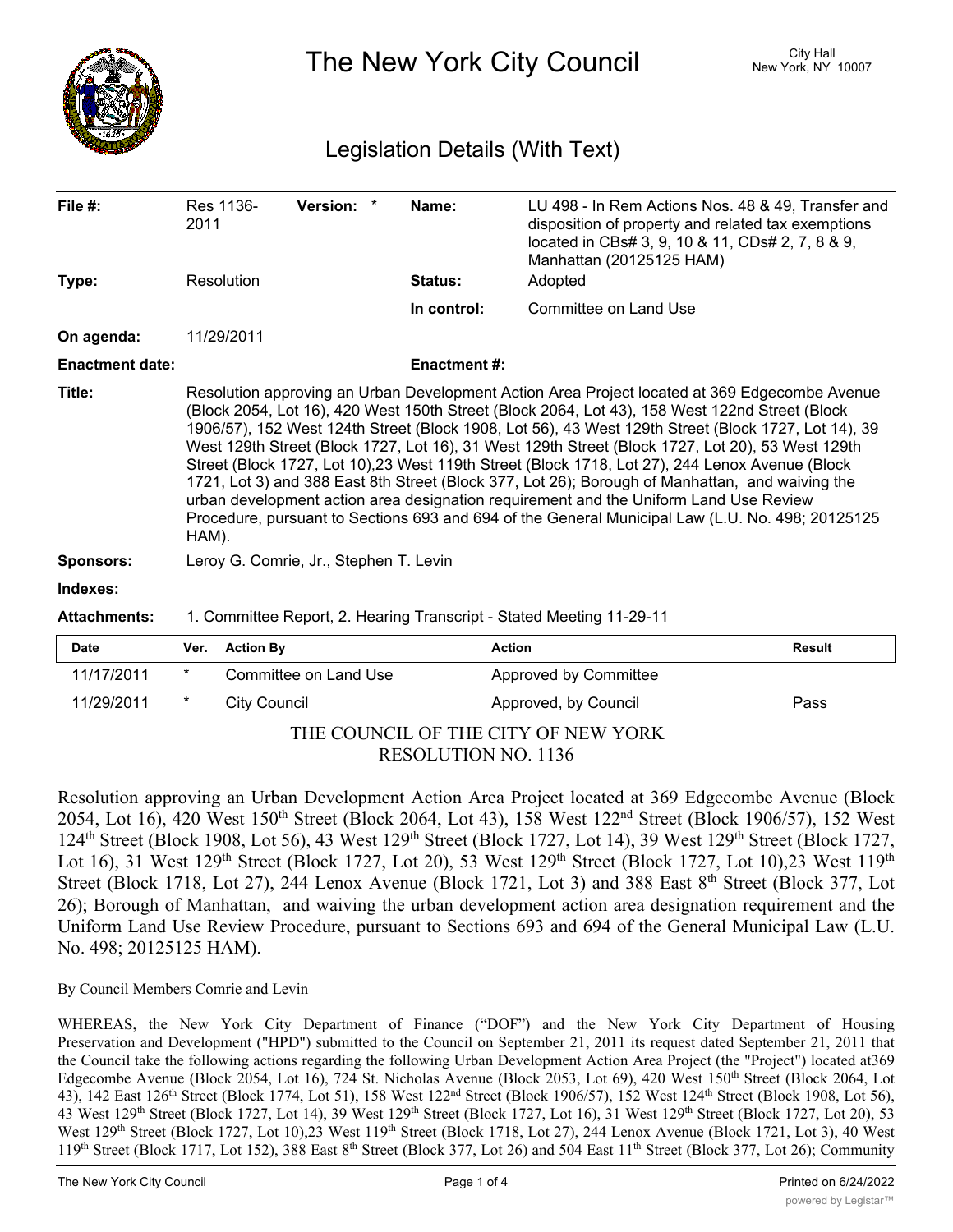## **File #:** Res 1136-2011, **Version:** \*

District Nos. 3, 9, 10, and 11, Borough of Manhattan, Council District Nos. 2, 7, 8 and 9 (the "Transfer Area"):

- 1. Find that the present status of the Transfer Area tends to impair or arrest the sound growth and development of the municipality and that the proposed Urban Development Action Area Project is consistent with the policy and purposes of Section 691 of the General Municipal Law;
- 2. Waive the area designation requirement of Section 693 of the General Municipal Law pursuant to Section 693 of the General Municipal Law;
- 3. Approve the project as an Urban Development Action Area Project pursuant to Section 694 of the General Municipal Law; and
- 4. Approve an exemption of the Project from real property taxes pursuant to Section 577 of Article XI of the Private Housing Finance Law and pursuant to Section 696 of the General Municipal Law (the "Tax Exemption");

WHEREAS, the New York City Department of Housing Preservation and Development submitted to the Council on October 20, 2011 its request dated October 19, 2011 that the properties located at 724 St. Nicholas Avenue (Block 2053, Lot 69), 142 East 126 th Street (Block1774, Lot 51), 40 West  $119<sup>th</sup>$  Street (Block 1717, Lot 152) and 504 East  $11<sup>th</sup>$  Street (Block 404, Lot 6) be withdrawn from the Project:

WHEREAS, upon due notice, the Council held a public hearing on the Project on November 16, 2011;

WHEREAS, the Council has considered the land use and financial implications and other policy issues relating to the Project;

## RESOLVED:

The Council finds that the present status of the Transfer Area tends to impair or arrest the sound growth and development of the municipality and that the proposed Urban Development Action Area Project is consistent with the policy and purposes of Section 691 of the General Municipal Law;

The Council waives the area designation requirement of Section 693 of the General Municipal Law pursuant to Section 693 of the General Municipal Law;

The Council approves the project as an Urban Development Action Area Project pursuant to Section 694 of the General Municipal Law; and

The Council approves an exemption of the Project from real property taxes pursuant to Section 577 of Article XI of the Private Housing Finance Law and pursuant to Section 696 of the General Municipal Law (the "Tax Exemption");

The Project shall be disposed of and developed upon the terms and conditions set forth in the Project Summary that HPD has submitted to the Council, a copy of which is attached hereto.

The Council approves the Tax Exemptions as follows:

- 1. Pursuant to Section 577 of the Private Housing Finance Law as follows:
	- a. All of the value of the property in the Transfer Area, including both the land and any improvements, shall be exempt from real property taxes, other than assessments for local improvements, for a period commencing upon the date of conveyance of the Transfer Area to the transferee

("Article XI Commencement Date") and terminating upon the earlier to occur of (i) the fortieth anniversary of the Article XI Commencement Date, (ii) the date of reconveyance of the Transfer Area to an owner which is not a housing development fund company, or (iii) the date upon which the owner of the Transfer Area voluntarily surrenders and revokes such exemption by written notice to the Department of Finance ("Article XI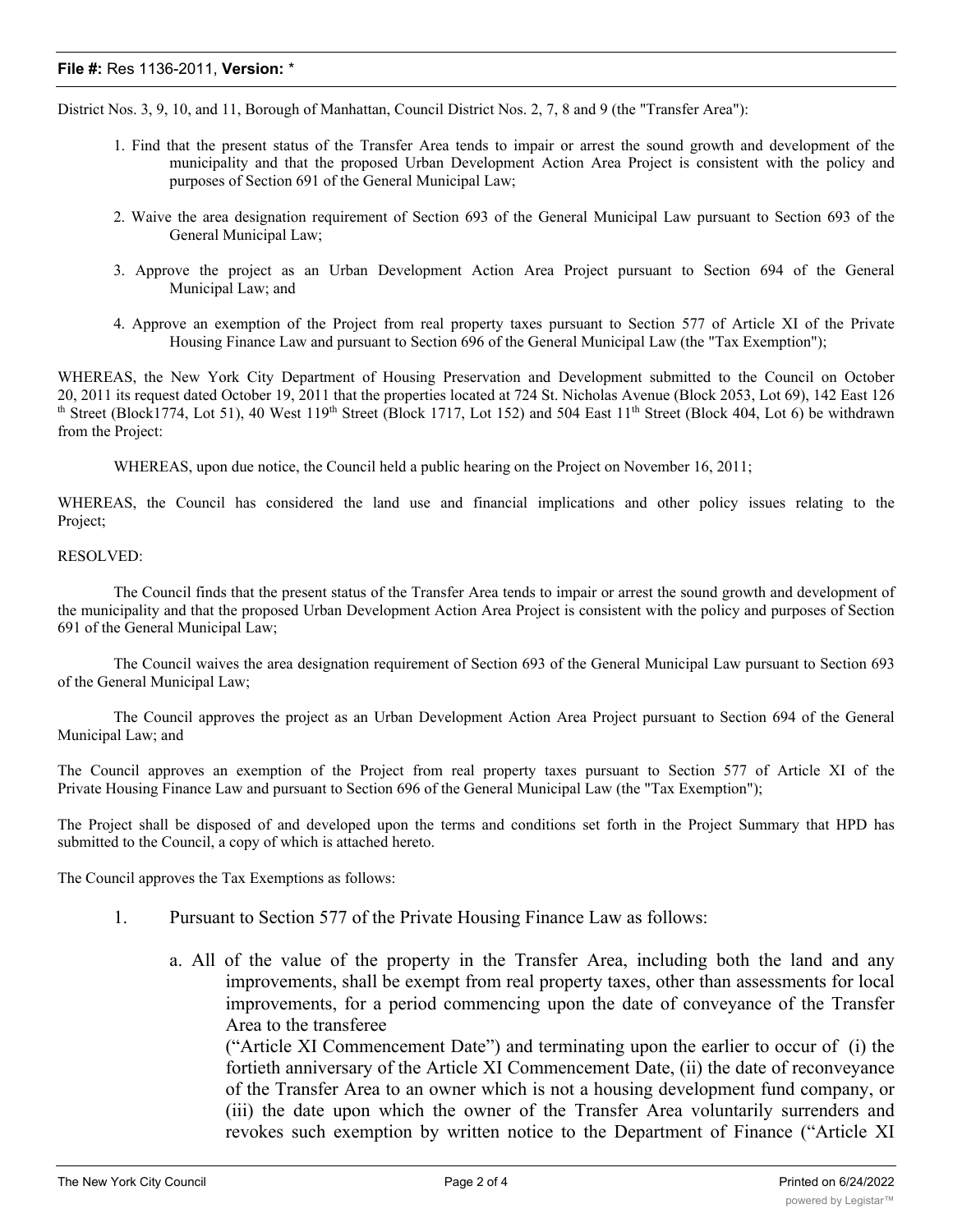## Expiration Date").

- b. In consideration of the tax exemption pursuant to Section 577 of the Private Housing Finance Law provided hereunder ("Article XI Exemption"), the owner of the Transfer Area shall waive the benefits, if any, of additional or concurrent real property tax abatement and/or tax exemption which may be authorized under any existing or future local, state, or federal law, rule, or regulation ("Alternative Tax Benefit"), for so long as the Article XI Exemption shall remain in effect; provided, however, that the owner of the Transfer Area may (i) voluntarily surrender and revoke the Article XI Exemption at any time by written notice to the Department of Finance, and (ii) following the effective date of the surrender and revocation stated in such written notice, utilize any Alternative Tax Benefit for the Transfer Area.
- c. The provisions of the Article XI Exemption shall apply separately to each individual property comprising the Transfer Area, and a sale or other event which would cause the expiration, termination, or revocation of the Article XI Exemption with respect to one property in the Transfer Area shall not affect the continued validity of the Article XI Exemption with respect to other properties in the Transfer Area.
- 2. Pursuant to Section 696 of the General Municipal Law as follows:
	- a. All of the value of the buildings, structures, and other improvements situated on the Transfer Area shall be exempt from local and municipal taxes, other than assessments for local improvements and land value, for a period of twenty years commencing on the Article XI Expiration Date ("UDAAP Commencement Date"); provided, however, that such exemption shall decrease in ten equal annual decrements commencing upon the July 1st immediately preceding the tenth anniversary of the UDAAP Commencement Date.
	- b. In consideration of the tax exemption pursuant to Section 696 of the General Municipal Law provided hereunder ("UDAAP Exemption"), the owner of the Transfer Area shall waive the benefits, if any, of any Alternative Tax Benefit for so long as the UDAAP Exemption shall remain in effect; provided, however, that the owner of the Transfer Area may (i) voluntarily surrender and revoke the UDAAP Exemption at any time by written notice to the Department of Finance, and (ii) following the effective date of the surrender and revocation stated in such written notice, utilize any Alternative Tax Benefit for the Transfer Area.
	- c. The UDAAP Exemption shall terminate with respect to all or any portion of the Transfer Area if the Department of Housing Preservation and Development ("HPD") determines that such real property has not been, or is not being, developed, used, and/or operated in compliance with the requirements of all applicable agreements made by the transferee or any subsequent owner of such real property with, or for the benefit of, the City of New York. HPD shall deliver written notice of any such determination of noncompliance to the owner of such real property and all mortgagees of record, which notice shall provide for an opportunity to cure of not less than ninety (90) days. If the noncompliance specified in such notice is not cured within the time period specified therein, the UDAAP Exemption shall prospectively terminate with respect to the real property specified therein.

d. Note that the contrary, the contrary, the combined duration to the combined duration of the  $\alpha$